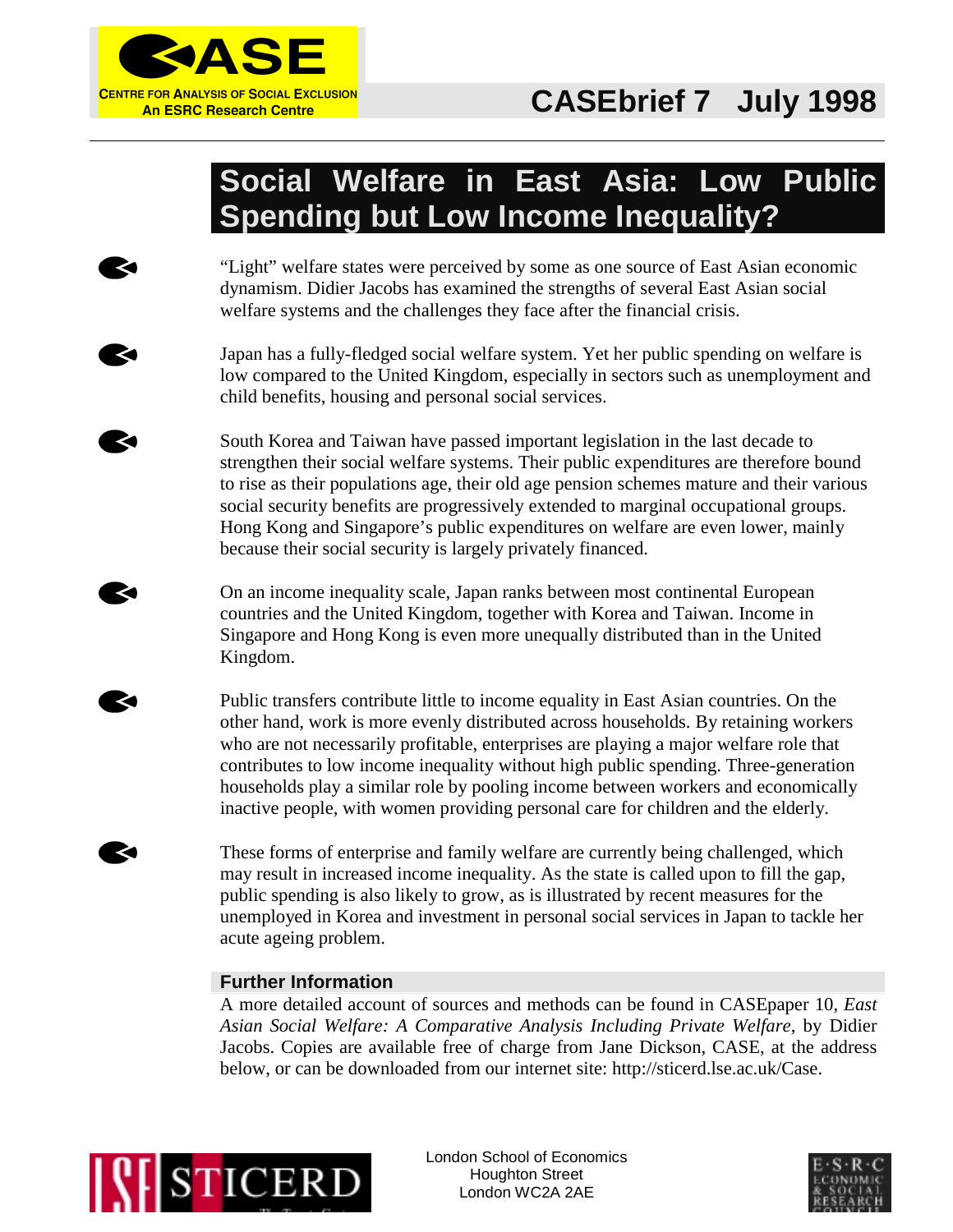## **The Welfare States of Five East Asian Countries**

Japan, Korea and Taiwan have insurance-based social security systems that are fragmented along occupational lines (i.e., civil servants, employees and the self-employed each have their own schemes). While Japan has achieved universal coverage in health care and pensions a long time ago, Korea and Taiwan have passed legislation to that end during the last decade (i.e., health care in both countries, pensions in Korea) or are about to do so (i.e., pensions in Taiwan). Social insurance schemes also cover the risks of invalidity, disability, occupational injuries and unemployment in all three countries.

In Singapore, the pillar of social security is the Central Provident Fund (CPF). Employees must put money in individualised accounts, which they may withdraw upon retirement, disability or to pay for hospital bills or health insurance policies. In Hong Kong, a combination of mandatory severance pay, non-contributory and non-means-tested allowances and means-tested benefits cover the risks of old age and disability. In both countries, labour laws also enforce employers to pay minimum benefits in case of unemployment, sickness and occupational injuries.

Education and health care are provided by a mix of public and private facilities in all countries. Education is heavily subsidised by the state, although user fees are typically higher than in Western countries (which is matched by a higher willingness to pay for education, a Confucian heritage). Health care is almost free in public facilities in Hong Kong, but a large proportion of the population opts out to the private sector due to poor quality. The other countries partially subsidise health facilities but health care is mainly financed through insurance schemes or the CPF. A majority of people live in public housing in Hong Kong and Singapore, although user charges cover most of the costs. Japan, Korea and Taiwan intervene in the housing sector mainly through regulation, with limited subsidies and public housing.

### **The Sources of Low Public Spending on Welfare in East Asia**

In Figure 1, East Asian and Western countries are divided into four groups according to their levels of public spending on welfare as a proportion of GDP (OECD definition). The differences in spending levels between each group can be explained by several factors:

- Private finance: Hong Kong and Singapore heavily rely upon privately financed social security instruments (i.e., provident fund and labour laws).
- Generosity: Some schemes have fairly low income replacement rates, such as Hong Kong and Taiwan's old age pensions. Korean and Taiwanese health insurance schemes also involve high user fees. Japanese benefits may be considered as less generous than those of some European countries.
- Demography: Young populations imply low needs in the retirement and health care sectors. While the proportion of the elderly is already as high in Japan as in many Western countries (and still growing faster), it is much lower in the other four countries.
- Coverage: Some occupational groups representing large numbers of people are not covered by any insurance for some social risks, especially in Korea but less so in Japan.
- Maturity: Spending on retirement pensions reflects past contributions, which are typically low for recently introduced schemes (e.g., Korea's National Pension Programme).
- Marginal sectors: 91% of Japan's total welfare spending is devoted to the three main sectors of education, health care and retirement pensions, compared to only 63% in the United Kingdom. In other words, spending on sectors such as unemployment and child benefits, housing and personal services are relatively low in Japan, as well as in the other East Asian countries.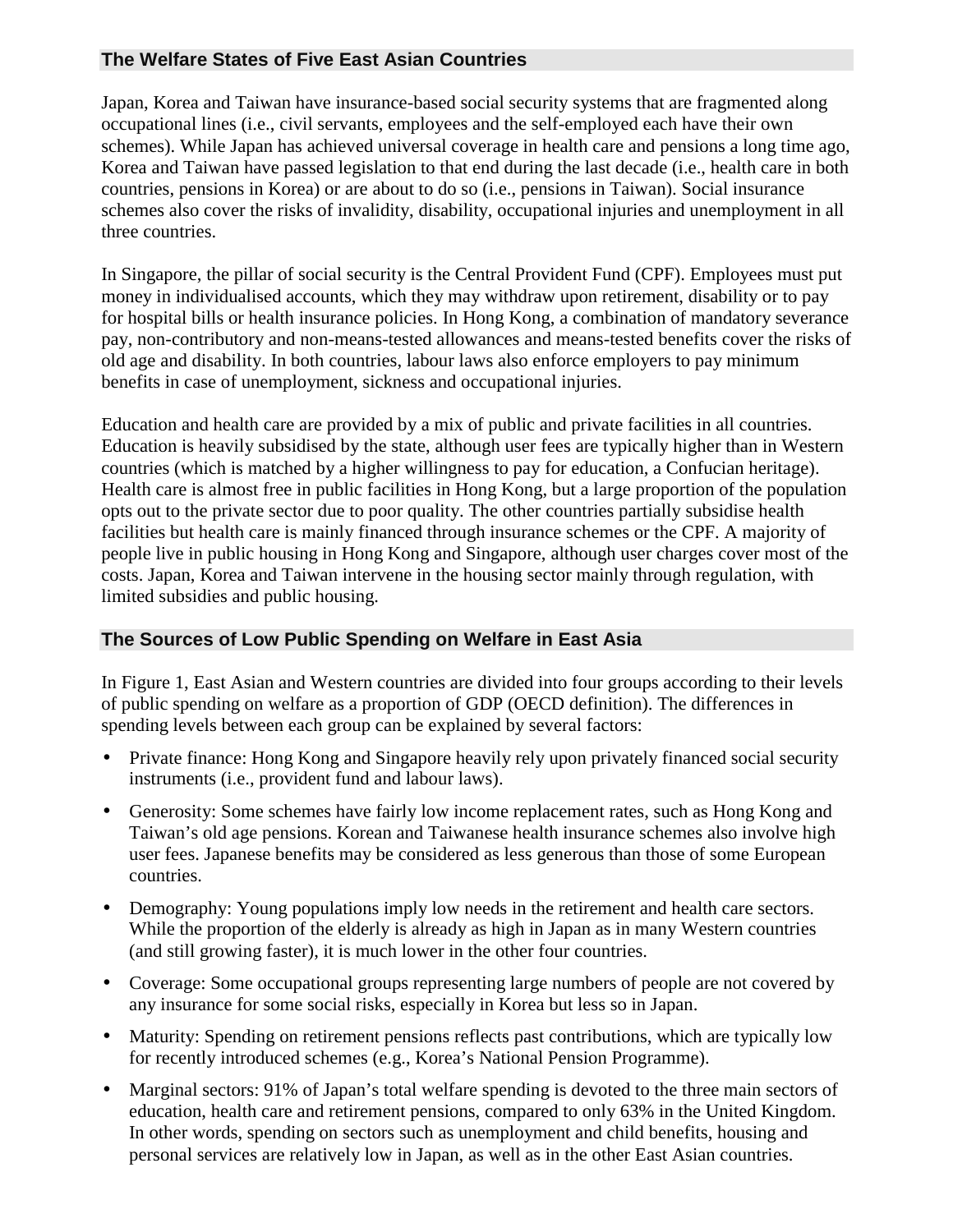

**Sources:** OECD and national sources for non-OECD members (variations of up to 25% may exist between different sources).

**Notes:** Includes education, health care, social security, housing and personal social services. Various years (1990s)

#### **The Sources of Income (In)equality in East Asia**

There is some controversy about income distribution in Japan, due to the existence of two national surveys yielding quite different results. According to the least biased survey, Japan ranks between continental European countries and the United Kingdom, together with Taiwan and Korea (see Table 1). Hong Kong and Singapore are much more unequal societies.

Figure 2 highlights the main factors affecting the distribution of household disposable income and contrasts Japan, Korea and Taiwan with Western countries. On the one hand, the redistributive power of public transfers is weak in the East Asian countries. On the other hand, their distribution of household income before public transfers is relatively more equal. This is mainly due to the relatively even distribution of work across households. The ranking of Japan on a scale of individual earnings inequality is indeed almost the same as that of household disposable income presented in Table 1.

| household disposable income |                     |                     |
|-----------------------------|---------------------|---------------------|
|                             | <b>Definition 1</b> | <b>Definition 2</b> |
| Sweden                      | 0.23                | 0.28                |
| Germany                     | 0.26                | 0.32                |
| France                      | 0.29                | 0.35                |
| Taiwan                      | 0.30                | 0.31                |
| Japan                       | 0.32                | 0.28                |
| Korea                       | . .                 | 0.33                |
| UK                          | 0.34                | 0.39                |
| <b>USA</b>                  | 0.34                | 0.36                |
| Hong Kong                   |                     | 0.39                |
| Singapore                   |                     | 0.42                |

**Table 1: Gini coefficients of**

**Sources:** Luxembourg Income Study (definition 1) and national sources (definition 2). Japan: 2 different national sources.

**Notes:** In definition 1, income is equivalised for household size, not in definition 2. Various years (1980s and 1990s).

Figure 2 also shows the major causes of those differences. Most social security schemes in Japan, Korea and Taiwan offer earnings-related benefits that involve very little redistribution between rich and poor. The fragmentation of social security between occupational groups also limits redistribution from high-earnings groups (e.g., employees of large enterprises) to low-earnings groups (e.g., farmers), despite the existence of limited transfers between schemes. The application of tests of means to extended families rather than households further limits the redistributive role of